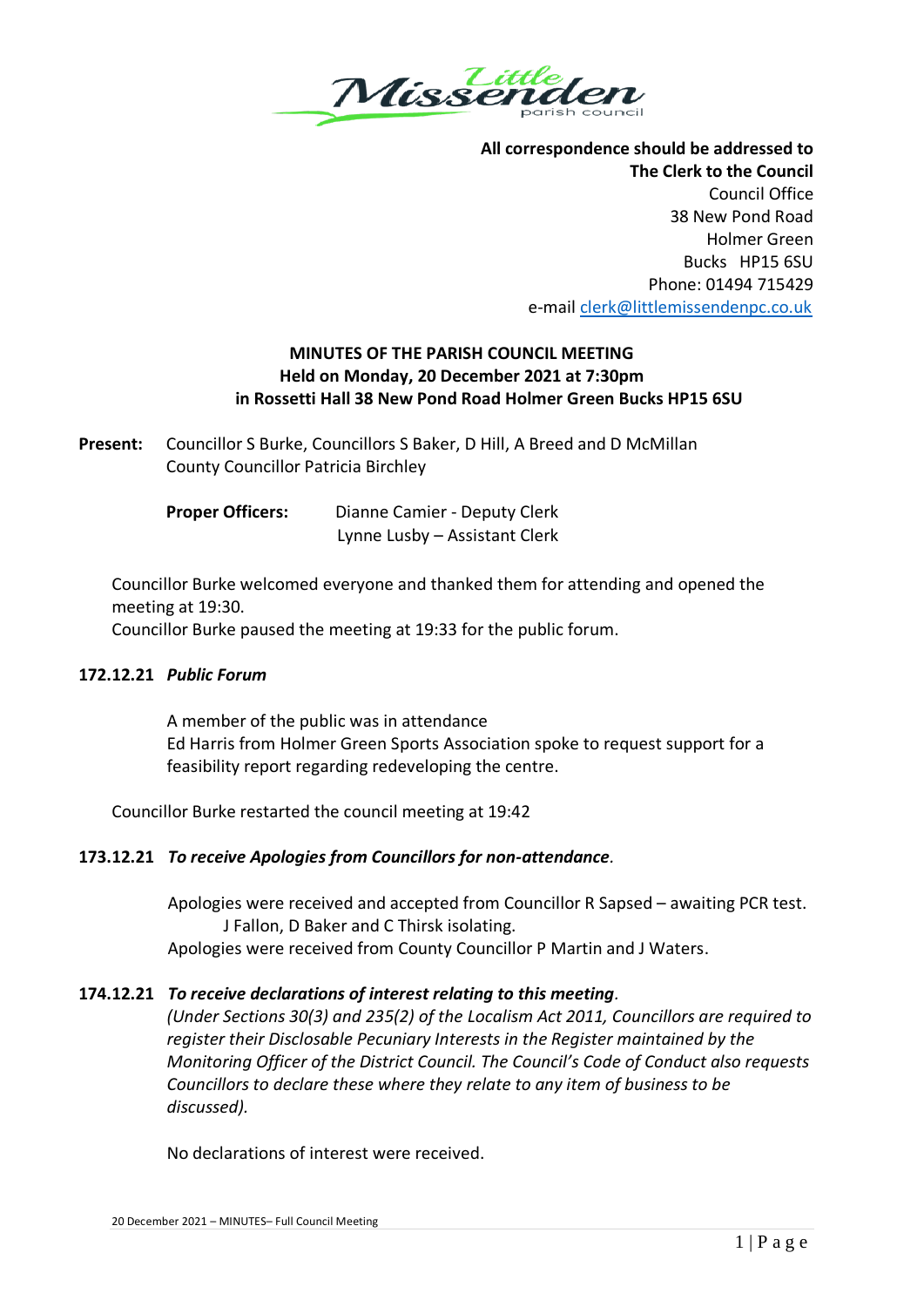

# **175.12.21** *To receive and approve the previous Council Meeting Minutes* of 15 November 2021

Minutes from the meeting on 15 November 2021 were received, approved and signed.

### **176.12.21** *To receive and note reports from Buckinghamshire Unitary Councillors*.

Councillor Burke thanked Councillor Birchley for all her support to Little Missenden Parish Council over the last year. Councillor Birchley has worked furiously on HS2 and Little Missenden Parish Council are very grateful for all she has done. Councillor Birchley reported that she had contacted Transport for Bucks regarding the condition of the road surface at Keepers Lane and Weedon Hill junction. Councillor Birchley was very pleased with the repair that was completed on the road surface in Chalk Lane. Brays lane is scheduled to be completed in the next 2 years. Councillor Birchley has expressed concern regarding a shortage of doctor's appointments.

The Chiltern Lifestyle Centre opened on the 6<sup>th</sup> December and had 10,000 visitors in the first week.

There has been lots of HS2 meetings. Councillor Birchley thanked Councillor Burke f or a great job holding HS2 to account.

Martin Tett has written to government to press for Zoom meetings to resume. Councillor Birchley wished everyone a very Happy Christmas.

### **177.12.21** *Individual Committee Reports*

### *(A) Chairman's Report – Councillor S Burke*

i. HS2 Road closures – These are still going on. In January they are closing Keepers Lane and the diversion was going down Chalk Lane. This has now been changed.

Residents Commissioner report – Reading and responding

Engagement meetings – All the talking has no impact on outcome, as HS2 / Align see the process as box ticking.

- ii. Boundary Issue No update
- iii. HGSA Lease update This is with LMPC solicitor, to look at. This has now been going on for 2 years.
- iv. MVAS LM and LKH Swarco units –Units in LK and LM are still not working as they should **ACTION- Deputy Clerk to contact Swarco.** LM Resident's complaint – no update.

Community Board funding request – has been sent in.

- v. Donation to a charity in memory of Eric Thickett. It was suggested by a councillor that we could make a donation to a charity in memory of Eric. it was decided that a tree planting in the village would be a better option.
- vi. Gulley clearing Update This has been chased for the last 5 years, Bucks Council have informed us this has now been completed.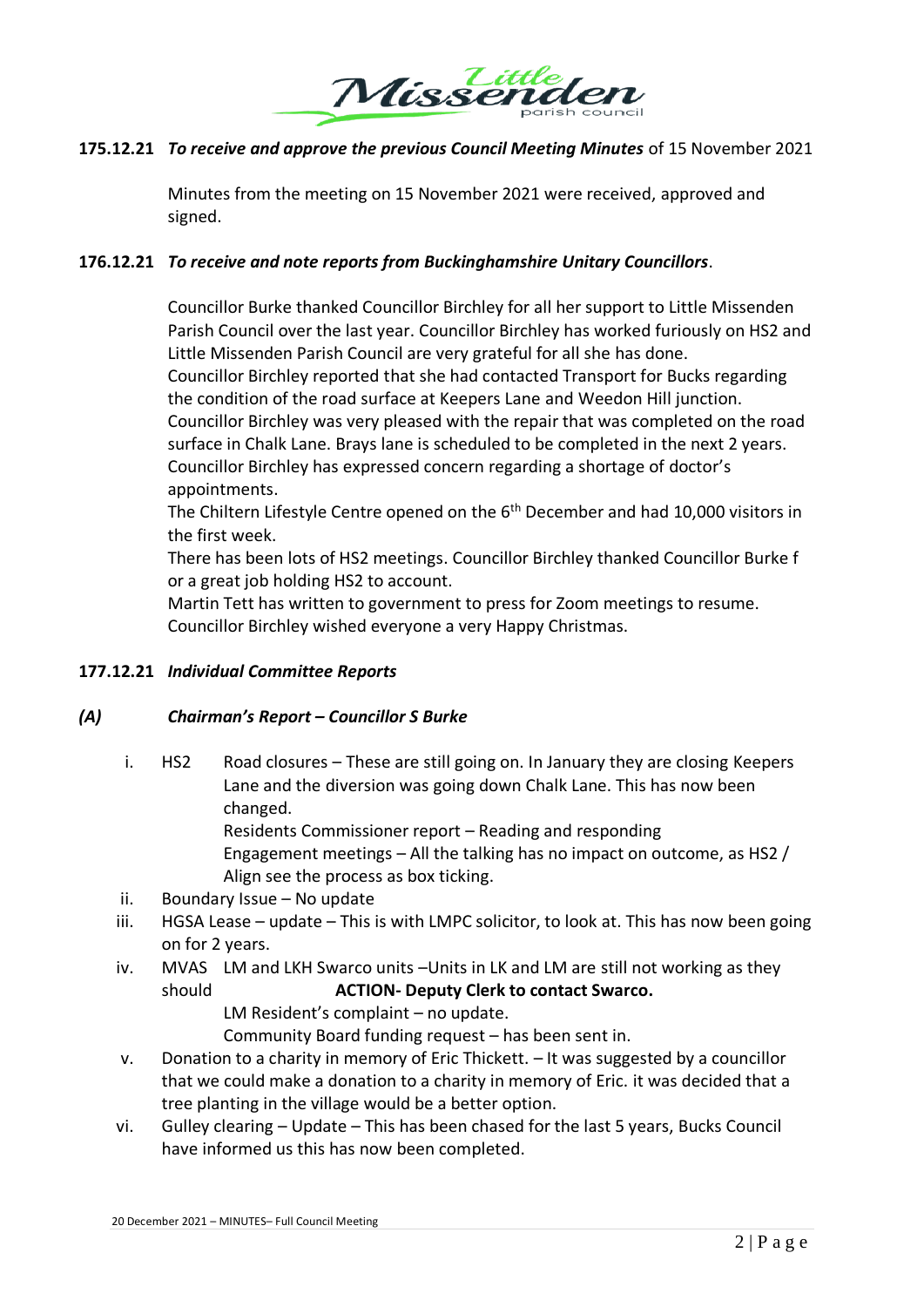

- vii. Deputy Clerk extended working hours- Councillor Burke suggested that the Deputy Clerk's hours were increased to 36 hours a week, she would work 35 hours a week and the extra hour each week would be for council meetings. This was agreed.
- viii. Changes to the procurement process- Councillors were provided with information about these changes.
- **ix.** 20mph speed restrictions- Bucks Council have now changed their policy on the introduction of 20mph speed limits. **ACTION- Speak to Councillor Waters about the procedure to apply and suitable locations.**
- x. Chair of Planning- Councillor S Baker has stepped down. We are looking for a new Chair of Planning. It was suggested that we advertise for a person to advise council on matters relating to planning.

### *(B) The Chair of Planning – Councillor S Baker*

i. Planning applications

a) Reference: Date validated: Consultation expiry date: Date received by LMPC: Determination date: **Little Missenden Church Of England School Village Road Little Missenden Bucks HP7 0RA** Construction of detached single storey nursery classroom with open sided link canopy **PL/21/4430/FA** 17 November 2021 **23 December 2021** 2 December 2021 12 January 2022 **NO OBJECTION** b) Reference: Date validated: Consultation expiry date: Date received by LMPC: Determination date: **11 Skimmers Close Holmer Green High Wycombe Bucks HP15 6RB** Two storey side and single storey front extensions and new vehicular access and hardstanding **PL/21/4481/FA** 23 November 2021 **Not available** 6 December 2021 18 January 2021 **NO OBJECTION** c) Reference: Date validated: Consultation expiry date: Date received by LMPC: Determination date: 2 Stonecroft Hyde Heath Bucks HP6 5RF **Single storey rear extension and conversion of existing garage to living space, erection of new detached garage with increased hard-standing.** PL/21/4259/FA **9 December 2021** Not available **3 February 2022** NO OBJECTION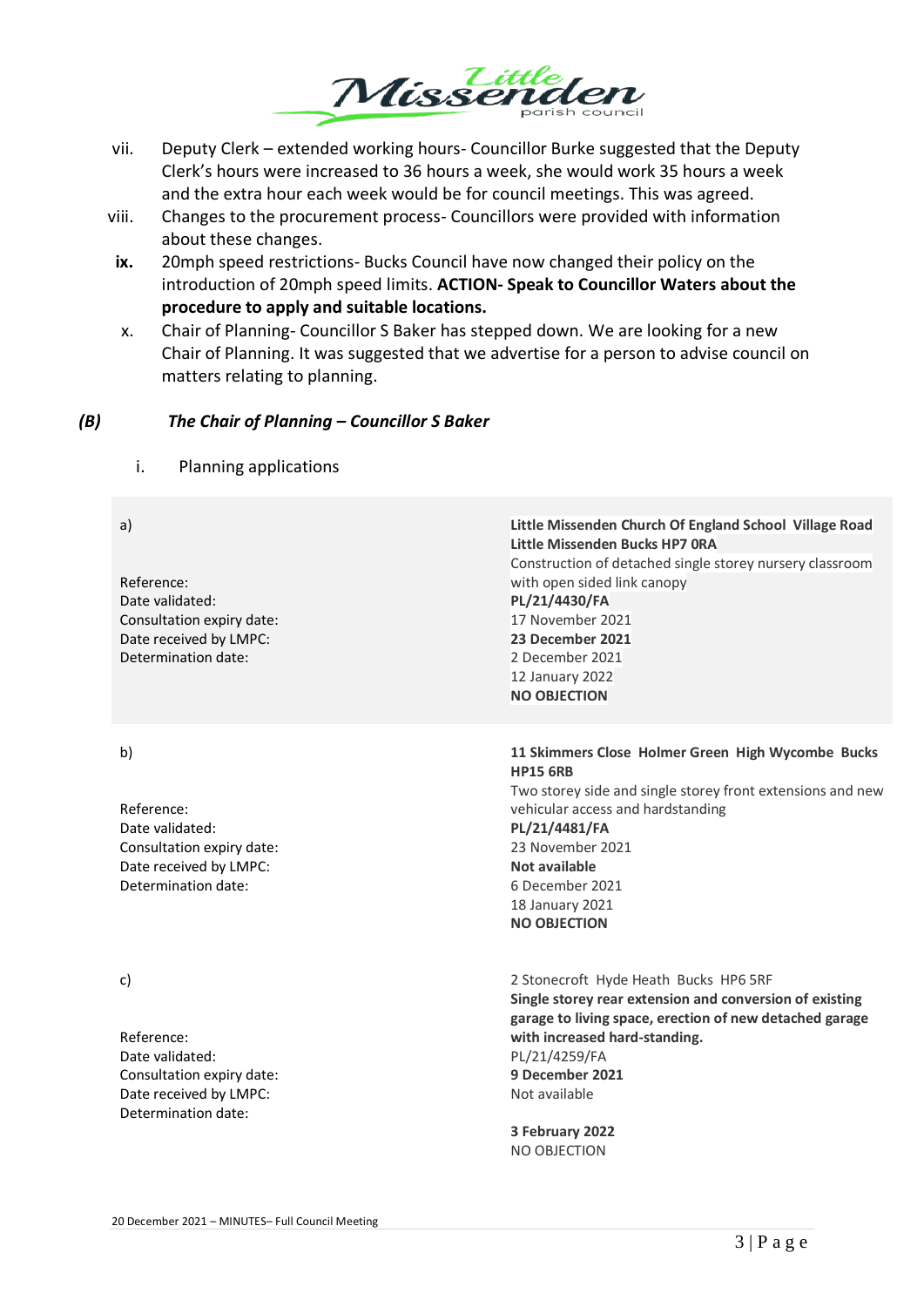

d)

Reference: Date validated: Consultation expiry date: Date received by LMPC: Determination date:

#### **Cambois 48 Sheepcote Dell Road Holmer Green Bucks HP15 6TL**

Certificate of Lawfulness for proposed single storey rear extension and roof alterations to allow for two rear dormers and two front roof lights

**PL/21/4567/SA** 29 November 2021 **Not available**

### 24 January 2022

**OBJECTION**

**LMPC wish to object to the proposed alterations on the grounds that the dormer windows** would **be overbearing on surrounding properties,** would **cause privacy** issue **to**  the **neighbouring property and is an over development of the property.**

# *(C) Chair of Finance – Councillor D Hill*

- i. Agree monthly payments agreed.
- ii. Review of budget against expenditure agreed
- iii. Budget 2022-2023 agreed
- iv. Precept agreed

# *(D) Chair of Open Spaces – Councillor S Burke*

- **i.** Fencing Repair at Holmer Green and Little Missenden Play areas agreed **to be raised**
- ii. Quotes for Little Missenden and Holmer Green play equipment it was agreed to go ahead with this project in the next financial year details to be finalised.
- **iii.** Tree at the Memorial Garden Planting replacement tree on the common it was suggested that a tree was planted on the common in memory of Eric Thickett. **ACTION Quotes to be sought**

### **178.12.21** *Councillors Items for Discussion and, where necessary, approval*

- i. Web page update **Councillor Sapsed-** Item for next meeting
- ii. Website use of Stripe for incoming payments Item for next meeting
- iii. Response to the email from the Clerk at Buckland Parish Council regarding signing the Parish Town and Charter – it was decided that the proposed Town & Parish Charter would not be in LMPC best interest.
- iv. New trees on Little Kingshill Common **Councillor Breed –** a budget of £3,000 was set for replacement trees for Little Kingshill Common. **ACTION PO to be raised to replace fallen trees.**

# **179.12.21** *Rossetti Hall -* Nothing to report